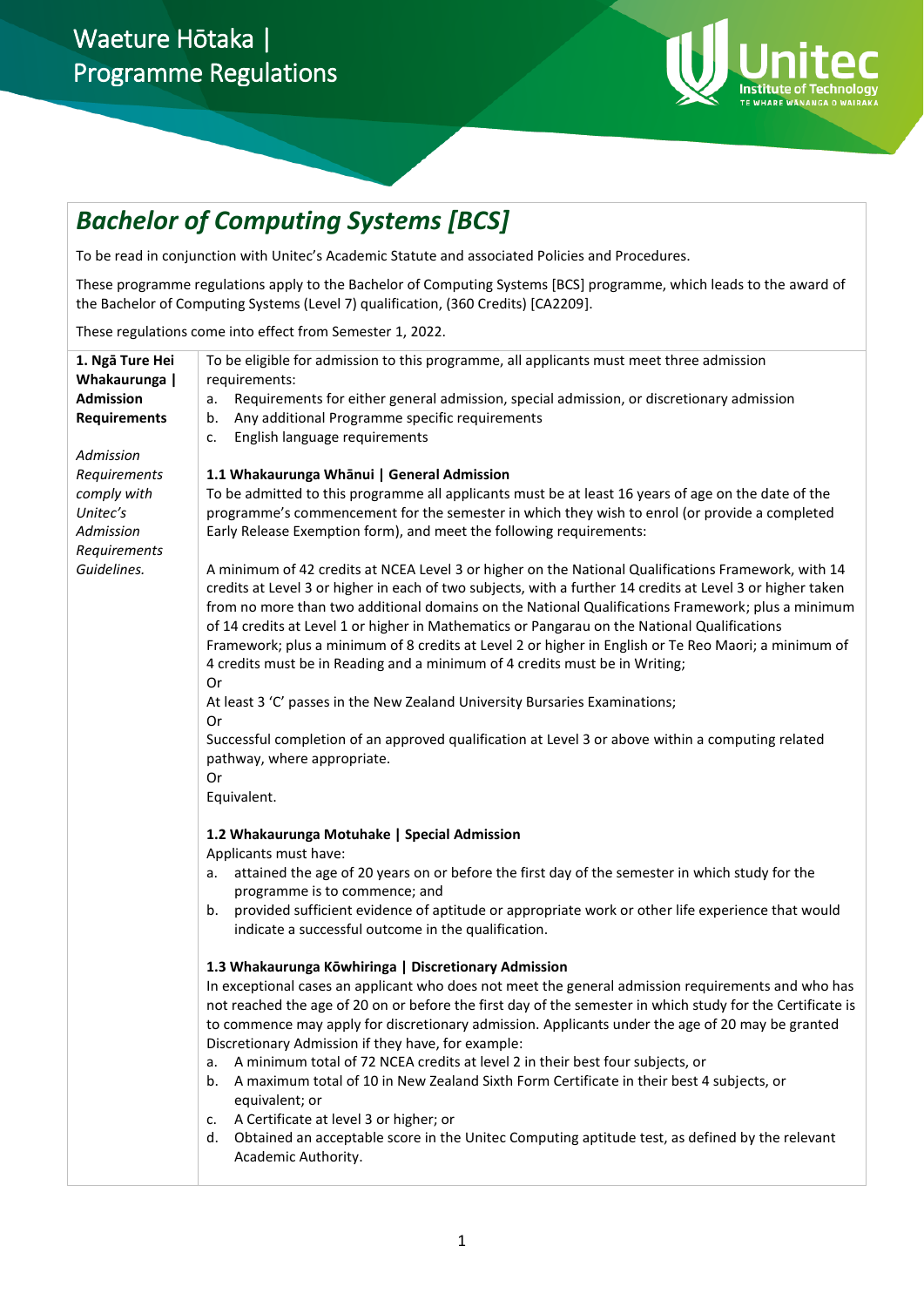|                                                                                                                   |                                                                                                                                                                                                                                                                                                                                                                                                                                                                          | the applicant's level of preparedness for study at the required level.                                                                                                                                                                                                                                                                                                                                                                                                                |                         |                      | In assessing whether to grant discretionary admission in exceptional cases, the primary focus will be on |  |  |
|-------------------------------------------------------------------------------------------------------------------|--------------------------------------------------------------------------------------------------------------------------------------------------------------------------------------------------------------------------------------------------------------------------------------------------------------------------------------------------------------------------------------------------------------------------------------------------------------------------|---------------------------------------------------------------------------------------------------------------------------------------------------------------------------------------------------------------------------------------------------------------------------------------------------------------------------------------------------------------------------------------------------------------------------------------------------------------------------------------|-------------------------|----------------------|----------------------------------------------------------------------------------------------------------|--|--|
|                                                                                                                   |                                                                                                                                                                                                                                                                                                                                                                                                                                                                          | 1.4 Whakaurunga Tautui   Programme Specific Requirements<br>In addition to meeting the requirements for general, special, or discretionary admission the following<br>Programme Specific requirements must be met prior to admission:                                                                                                                                                                                                                                                 |                         |                      |                                                                                                          |  |  |
|                                                                                                                   | following:                                                                                                                                                                                                                                                                                                                                                                                                                                                               | All applicants will be expected to demonstrate mathematical ability equivalent to one or more of the                                                                                                                                                                                                                                                                                                                                                                                  |                         |                      |                                                                                                          |  |  |
|                                                                                                                   | $\bullet$<br>$\bullet$<br>$\bullet$<br>$\bullet$                                                                                                                                                                                                                                                                                                                                                                                                                         | have at least 15 NCEA credits at level 2 in Mathematics, or<br>have a grade of 4 or better in New Zealand Sixth Form Certificate Mathematics, or<br>have at least 9 NCEA credits at level 3 in Mathematics, or<br>have at least 45% in University Bursary Mathematics with Calculus or Mathematics with Statistics,                                                                                                                                                                   |                         |                      |                                                                                                          |  |  |
|                                                                                                                   | or<br>$\bullet$<br>$\bullet$<br>Authority.                                                                                                                                                                                                                                                                                                                                                                                                                               | have at least 10 or more credits in a certificate at level 3 or higher in Mathematics, or<br>have attained an acceptable score in an aptitude test approved by the relevant Academic                                                                                                                                                                                                                                                                                                  |                         |                      |                                                                                                          |  |  |
|                                                                                                                   |                                                                                                                                                                                                                                                                                                                                                                                                                                                                          | 1.5 Whakaurunga Reo Pākehā   English Language Admission Requirements<br>Applicants must have sufficient competence in the English language to undertake this programme,<br>which is taught and assessed in English. A minimum standard of English may be demonstrated by the<br>achievement of a minimum of 8 credits at NCEA Level 2 in English (4 in Reading, 4 in Writing). Any<br>applicant who cannot demonstrate this achievement will be required to provide evidence of their |                         |                      |                                                                                                          |  |  |
|                                                                                                                   | English language competency using the types of evidence specified for International Students.<br>International applicants must also provide evidence that they have the necessary English language<br>proficiency required for the Programme as demonstrated through the use of evidence of one of the<br>kinds described in NZQA Rules on the Unitec English Language Requirements for International Students<br>Web-page.                                              |                                                                                                                                                                                                                                                                                                                                                                                                                                                                                       |                         |                      |                                                                                                          |  |  |
| 2. Paearu<br>Kōwhiri<br>Tukanga  <br><b>Selection Criteria</b><br>& Process                                       | 2.1 Paearu Kōwhiri   Selection Criteria<br>Entry to the programme is on a first come first served basis until there are no further places available.<br>An applicant who misses out on a place in the current semester will be accepted in the following<br>semester.                                                                                                                                                                                                    |                                                                                                                                                                                                                                                                                                                                                                                                                                                                                       |                         |                      |                                                                                                          |  |  |
|                                                                                                                   | 2.2 Tukanga Kōwhiri   Selection Process                                                                                                                                                                                                                                                                                                                                                                                                                                  |                                                                                                                                                                                                                                                                                                                                                                                                                                                                                       |                         |                      |                                                                                                          |  |  |
| <b>Selection Criteria</b><br>and Processes<br>comply with<br>Unitec's<br>Admission<br>Requirements<br>Guidelines. | Selection will be made by Unitec staff members with the delegated authority to offer places to<br>applicants. These staff members will select students on the basis of written information supplied on<br>the enrolment form. At the discretion of the staff members, an interview (face-to-face or electronic)<br>may be required. A list of delegated staff members is maintained by the Programme Academic Quality<br>Committee (PAQC) responsible for the programme. |                                                                                                                                                                                                                                                                                                                                                                                                                                                                                       |                         |                      |                                                                                                          |  |  |
| 3. Ngā Ture Hei<br>Whakawhiwhi<br>Tohu                                                                            |                                                                                                                                                                                                                                                                                                                                                                                                                                                                          | 3.1 Whakaemi Tūtukitanga   Credit Accumulation<br>To be awarded the Bachelor of Computing Systems, a student must successfully complete a minimum<br>of 360 credits in the pattern set out in Table 1a or 1b from the courses set out in Table 2.                                                                                                                                                                                                                                     |                         |                      |                                                                                                          |  |  |
| Mātauranga  <br><b>Requirements for</b><br>the Award of the                                                       | Project                                                                                                                                                                                                                                                                                                                                                                                                                                                                  | Table 1a: Credit Requirements for Bachelor of Computing Systems Option 1 - 45 Credit Capstone                                                                                                                                                                                                                                                                                                                                                                                         |                         |                      |                                                                                                          |  |  |
| Programme                                                                                                         | Level                                                                                                                                                                                                                                                                                                                                                                                                                                                                    | <b>Compulsory Credits</b>                                                                                                                                                                                                                                                                                                                                                                                                                                                             | <b>Elective Credits</b> | <b>Total Credits</b> |                                                                                                          |  |  |
|                                                                                                                   | 5                                                                                                                                                                                                                                                                                                                                                                                                                                                                        | 90                                                                                                                                                                                                                                                                                                                                                                                                                                                                                    | 15                      | 105                  |                                                                                                          |  |  |
|                                                                                                                   | 6                                                                                                                                                                                                                                                                                                                                                                                                                                                                        | 15                                                                                                                                                                                                                                                                                                                                                                                                                                                                                    | 60                      | 75                   |                                                                                                          |  |  |
| Requirements                                                                                                      | 7                                                                                                                                                                                                                                                                                                                                                                                                                                                                        | 45                                                                                                                                                                                                                                                                                                                                                                                                                                                                                    | 45                      | 90                   |                                                                                                          |  |  |
| comply with<br>Unitec's                                                                                           | $5-7(8)$                                                                                                                                                                                                                                                                                                                                                                                                                                                                 |                                                                                                                                                                                                                                                                                                                                                                                                                                                                                       | 90                      | 90                   |                                                                                                          |  |  |
| Programme                                                                                                         | <b>TOTALS</b>                                                                                                                                                                                                                                                                                                                                                                                                                                                            | 150                                                                                                                                                                                                                                                                                                                                                                                                                                                                                   | 210                     | 360                  |                                                                                                          |  |  |
| Completion and                                                                                                    |                                                                                                                                                                                                                                                                                                                                                                                                                                                                          |                                                                                                                                                                                                                                                                                                                                                                                                                                                                                       |                         |                      |                                                                                                          |  |  |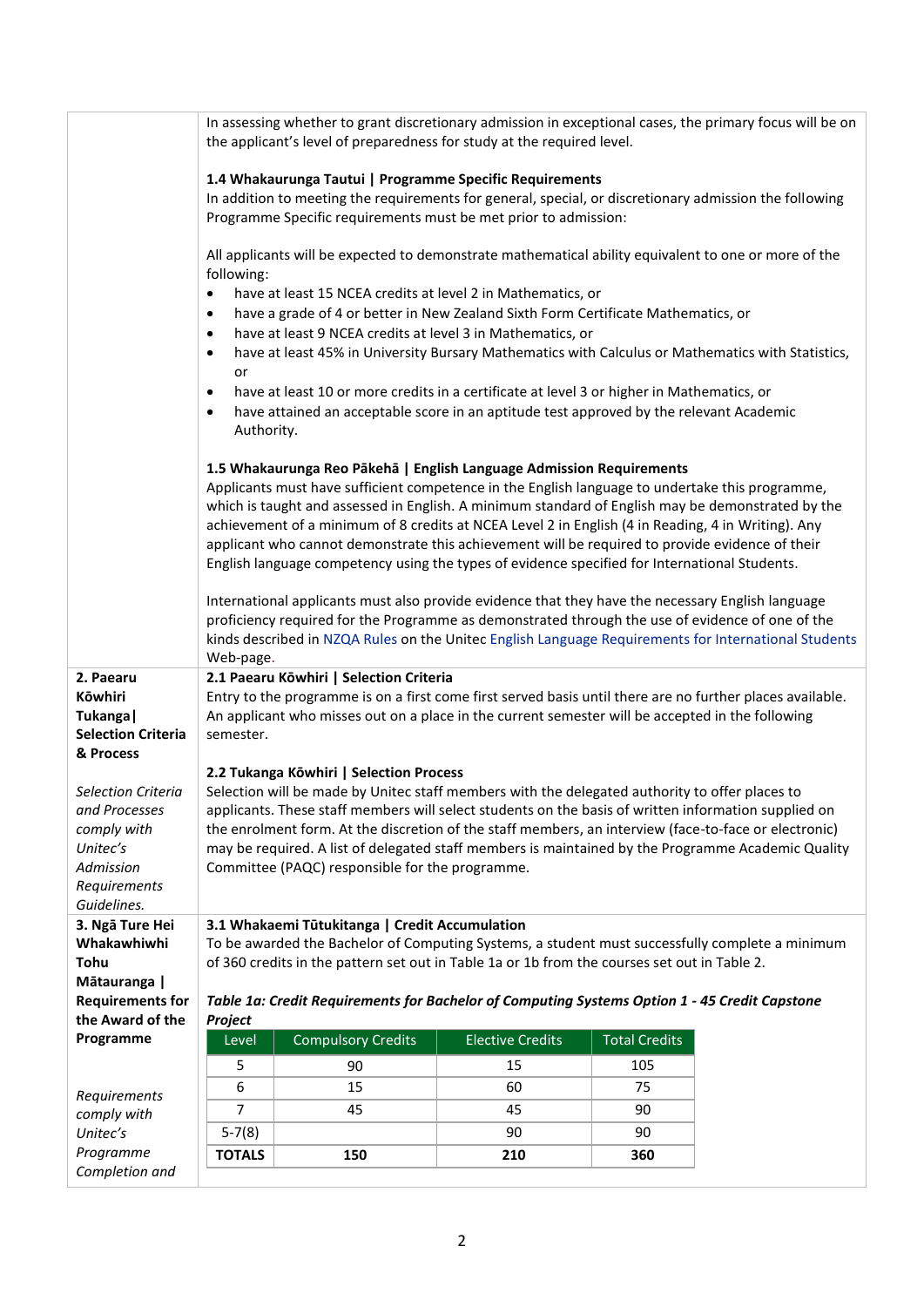| <b>Awards Policy</b><br>and associated<br>procedure. | <b>Project</b> | Table 1b: Credit Requirements for Bachelor of Computing Systems Option 2 - 60 Credit Capstone |                         |                      |
|------------------------------------------------------|----------------|-----------------------------------------------------------------------------------------------|-------------------------|----------------------|
|                                                      | Level          | <b>Compulsory Credits</b>                                                                     | <b>Elective Credits</b> | <b>Total Credits</b> |
|                                                      |                | 90                                                                                            | 15                      | 105                  |
|                                                      | 6              | 15                                                                                            | 60                      | 75                   |
|                                                      |                | 60                                                                                            | 45                      | 105                  |
|                                                      | $5 - 7(8)$     |                                                                                               | 75                      | 75                   |
|                                                      | <b>TOTALS</b>  | 165                                                                                           | 195                     | 360                  |

*Table 2: Course Details – Bachelor of Computing Systems*

Compulsory courses are shown in **bold** and Elective courses in *italics*.

| l Course No            | <b>Course Name</b>                              | <b>Credits</b> | Pre-requisites   Co-requisites | <b>Restrictions</b> |
|------------------------|-------------------------------------------------|----------------|--------------------------------|---------------------|
| Level 5                |                                                 |                |                                |                     |
| <b>ISCG5400</b>        | <b>Hardware Fundamentals</b>                    | 15             |                                |                     |
| <b>ISCG5401</b>        | <b>Operating System Fundamentals</b>            | 15             |                                |                     |
| <b>ISCG5420</b>        | <b>Programming Fundamentals</b>                 | 15             |                                |                     |
| <b>ISCG5423</b>        | <b>Introduction to Databases</b>                | 15             |                                |                     |
| <b>ISCG5424</b>        | <b>Information Systems Concepts</b>             | 15             |                                |                     |
| <b>ISCG5430</b>        | <b>Professional Skills for IT Practitioners</b> | 15             |                                |                     |
| <i><b>ISCG5403</b></i> | <b>Networking Fundamentals</b>                  | 15             |                                |                     |
| <b>ISCG5421</b>        | Programming Principles and Practice             | 15             | <b>ISCG5420</b>                |                     |

*A max. 30 credits at level 5 may be taken from any other Unitec Programme with approval of the relevant Academic Authority*

| Level 6         |                                                |    |                                                  |                 |  |
|-----------------|------------------------------------------------|----|--------------------------------------------------|-----------------|--|
| <b>ISCG6411</b> | <b>Project Planning and Control</b>            | 15 | <b>ISCG5410 or</b>                               | <b>ISCG5430</b> |  |
|                 |                                                |    | <b>ISCG5424</b>                                  |                 |  |
| <b>ISCG6401</b> | Data Communications and Networks               | 15 | <b>ISCG5403</b>                                  | <b>ISCG5430</b> |  |
| <b>ISCG6402</b> | <b>Network Administration and Support</b>      | 15 | ISCG5400 and<br><b>ISCG5403</b>                  | <b>ISCG5430</b> |  |
| <b>ISCG6403</b> | <b>Network Operating Systems</b><br>Management | 15 | <b>ISCG5401</b>                                  | <b>ISCG5430</b> |  |
| <b>ISCG6404</b> | Web Server Management                          | 15 | <b>ISCG6402</b>                                  | <b>ISCG5430</b> |  |
| <b>ISCG6407</b> | Fundamental Concepts in Cyber<br>Security      | 15 | <b>ISCG5403</b>                                  |                 |  |
| <b>ISCG6414</b> | <b>Systems Analysis and Design</b>             | 15 | (ISCG5410 or<br>ISCG5424) and<br><b>ISCG5421</b> | <b>ISCG5430</b> |  |
| <b>ISCG6420</b> | Internet and Website Development               | 15 | ISCG5420 and<br><b>ISCG5421</b>                  | <b>ISCG5430</b> |  |
| <b>ISCG6421</b> | <b>GUI Programming</b>                         | 15 | (ISCG5421and<br><b>ISCG5423</b>                  | <b>ISCG5430</b> |  |
| <b>ISCG6422</b> | Multimedia Programming                         | 15 | ISCG5420 or                                      | <b>ISCG5430</b> |  |
| <b>ISCG6423</b> | Database Design and Development                | 15 | ISCG5423 and<br>ISCG5421)                        | <b>ISCG5430</b> |  |
| <b>ISCG6424</b> | User Interface Design                          | 15 | <b>ISCG5421</b>                                  | <b>ISCG5430</b> |  |
| <b>ISCG6425</b> | Data Warehousing                               | 15 | <b>ISCG5423</b>                                  |                 |  |
| <b>ISCG6426</b> | Data Structures and Algorithms                 | 15 | <b>ISCG5421</b>                                  |                 |  |
| <b>ISCG6435</b> | <b>Special Topic</b>                           | 15 |                                                  |                 |  |
| <b>ISCG6441</b> | Visual Game Design                             | 15 |                                                  |                 |  |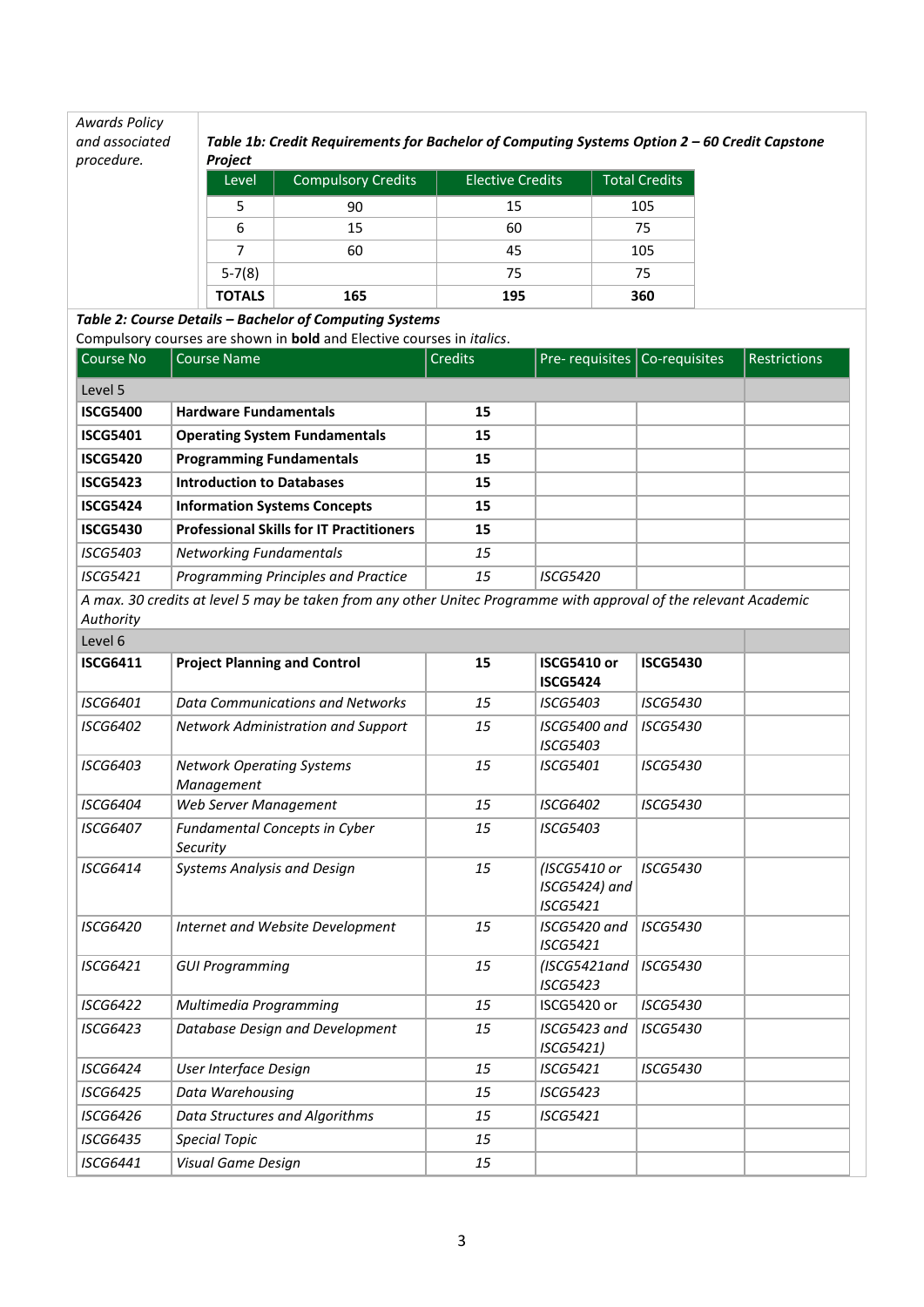| <b>ISCG6442</b>              | <b>Game Programming</b>                                                                                                                     | 15 | <b>ISCG5421</b>                                                                                                                                                                                      | <b>ISCG6426</b>      |                 |
|------------------------------|---------------------------------------------------------------------------------------------------------------------------------------------|----|------------------------------------------------------------------------------------------------------------------------------------------------------------------------------------------------------|----------------------|-----------------|
| <b>ISCG6488</b><br>Authority | <b>Negotiated Study</b><br>A max. 30 credits at level 6 may be taken from any other Unitec Programme with approval of the relevant Academic | 15 | Approval by<br>the relevant<br>Academic<br><b>Authority AND</b><br>student must<br>have<br>completed 180<br>credits<br>towards the<br>BCS degree.                                                    |                      |                 |
| Level 7                      |                                                                                                                                             |    |                                                                                                                                                                                                      |                      |                 |
| <b>ISCG7431</b>              | <b>Capstone Project</b>                                                                                                                     | 60 | <b>ISCG6411&amp;</b><br><b>ISCG5400&amp;</b><br><b>ISCG5401&amp;</b><br><b>ISCG5420&amp;</b><br><b>ISCG5423 &amp;</b><br><b>ISCG5424 &amp;</b><br><b>ISCG5430 &amp;</b><br><b>195 BCS</b><br>credits | * See notes<br>below |                 |
| Or                           |                                                                                                                                             |    |                                                                                                                                                                                                      |                      |                 |
| <b>ISCG7430</b>              | Project                                                                                                                                     | 45 | <b>ISCG6411</b><br><b>ISCG5400&amp;</b><br><b>ISCG5401&amp;</b><br><b>ISCG5420&amp;</b><br><b>ISCG5423 &amp;</b><br><b>ISCG5424 &amp;</b><br><b>ISCG5430 &amp;</b><br><b>195 BCS</b><br>credits      | * See notes<br>below |                 |
| <b>ISCG7142</b>              | Information Systems and Analysis                                                                                                            | 15 |                                                                                                                                                                                                      |                      | <b>ISCG6414</b> |
| <b>ISCG7400</b>              | <b>Computer Systems Security</b>                                                                                                            | 15 | <b>ISCG6402</b>                                                                                                                                                                                      |                      |                 |
| <b>ISCG7401</b>              | <b>Advanced Data Communications</b>                                                                                                         | 15 | <b>ISCG6401</b>                                                                                                                                                                                      |                      |                 |
| <b>ISCG7402</b>              | Network Design and Implementation                                                                                                           | 15 | ISCG6402 and<br>ISCG6401                                                                                                                                                                             |                      |                 |
| <b>ISCG7404</b>              | <b>Computer Forensic Investigations</b>                                                                                                     | 15 | ISCG6401 and<br><b>ISCG6402</b>                                                                                                                                                                      |                      |                 |
| <b>ISCG7406</b>              | <b>Cyber Security Policy</b>                                                                                                                | 15 | <b>ISCG6407</b>                                                                                                                                                                                      |                      |                 |
| <b>ISCG7407</b>              | <b>Advanced Cyber Security</b>                                                                                                              | 15 | ISCG6407 and<br><b>ISCG6403</b>                                                                                                                                                                      |                      |                 |
| <b>ISCG7408</b>              | <b>Malware Analysis</b>                                                                                                                     | 15 | <b>ISCG6407</b>                                                                                                                                                                                      |                      |                 |
| <b>ISCG7410</b>              | <b>Information Systems Management</b>                                                                                                       | 15 | <b>ISCG6411</b>                                                                                                                                                                                      |                      |                 |
| ISCG7411**                   | Project Management Methodologies                                                                                                            | 15 | Relevant<br>Academic<br>Authority<br>consent<br>required                                                                                                                                             |                      |                 |
| ISCG7412**                   | Risk Management                                                                                                                             | 15 |                                                                                                                                                                                                      |                      |                 |
| <b>ISCG7413</b>              | <b>Testing and Quality Assurance</b><br>Management                                                                                          | 15 | Relevant<br>Academic                                                                                                                                                                                 |                      |                 |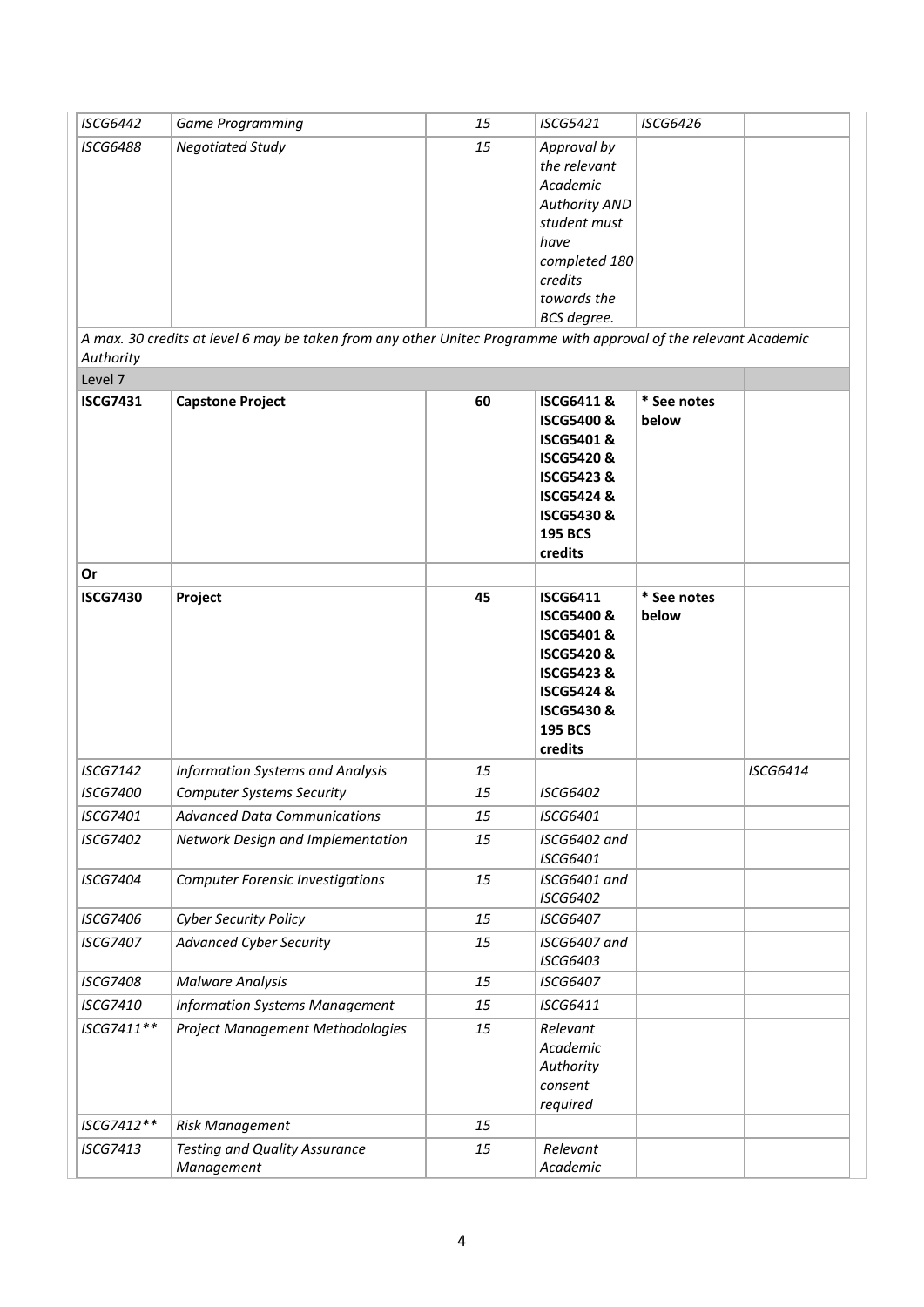|                 |                                     |    | Authority<br>consent             |                 |  |
|-----------------|-------------------------------------|----|----------------------------------|-----------------|--|
|                 |                                     |    | required                         |                 |  |
| <b>ISCG7414</b> | <b>Business Systems Analysis</b>    | 15 | <b>ISCG6414</b>                  |                 |  |
| <b>ISCG7420</b> | <b>Web Application Development</b>  | 15 | (ISCG6414 or                     |                 |  |
|                 |                                     |    | ISCG7142) and                    |                 |  |
|                 |                                     |    | ISCG6421 and                     |                 |  |
|                 |                                     |    | <b>ISCG6420</b>                  |                 |  |
| <b>ISCG7421</b> | <b>Advanced Program Development</b> | 15 | ISCG6421) and                    |                 |  |
|                 |                                     |    | (ISCG6414 or                     |                 |  |
|                 |                                     |    | <b>ISCG7142</b>                  |                 |  |
| <b>ISCG7424</b> | Mobile Software Development         | 15 | (ISCG6414 or                     | <b>ISCG6426</b> |  |
|                 |                                     |    | ISCG7142) and                    |                 |  |
|                 |                                     |    | <b>ISCG6421</b>                  |                 |  |
| <b>ISCG7425</b> | Java Enterprise Programming         | 15 | ISCG6423 and<br><b>ISCG6421</b>  | <b>ISCG6426</b> |  |
|                 |                                     |    |                                  |                 |  |
| <b>ISCG7426</b> | <b>Data Mining</b>                  | 15 | ISCG5421 &<br><b>ISCG6425</b>    | <b>ISCG6426</b> |  |
| <b>ISCG7427</b> | Agile and Lean Software Delivery    | 15 | <b>ISCG6414</b>                  |                 |  |
| <b>ISCG7435</b> |                                     | 15 |                                  |                 |  |
|                 | Special Topic 1                     |    |                                  |                 |  |
| <b>ISCG7440</b> | <b>Advanced Game Design</b>         | 15 | <b>ISCG6441</b>                  |                 |  |
| <b>ISCG7441</b> | <b>Advance Game Programming</b>     | 15 | <b>ISCG6442</b>                  |                 |  |
| <b>ISCG7444</b> | Cloud Application Design &          | 15 | ISCG5421 or                      |                 |  |
|                 | Development                         |    | <b>ISCG6420</b>                  |                 |  |
| <b>ISCG7488</b> | <b>Negotiated Study</b>             | 15 | Academic                         |                 |  |
|                 |                                     |    | Leader                           |                 |  |
|                 |                                     |    | Approval &                       |                 |  |
|                 |                                     |    | completion of                    |                 |  |
|                 |                                     |    | 240 credits                      |                 |  |
|                 |                                     |    | towards BCS                      |                 |  |
|                 |                                     |    | including 60<br>credits at Level |                 |  |
|                 |                                     |    | 6 or above                       |                 |  |
|                 |                                     |    |                                  |                 |  |

*A max. 15 credits at Level 7 may be taken from any other Unitec Degree Programme with approval of the relevant Academic Authority*

*15 credits at Level 8 may be taken from the Unitec Postgraduate Diploma in Computing with approval of the relevant Academic Authority. Students with at least a B+ average may seek approval from the relevant Academic Authority to take 30 Level 8 credits in their final year of study.*

## **Notes:**

\*Subject to review and approval of the Academic Programme Manager, students will be permitted to enrol in either ISCG7431 Capstone Project or ISCG7430 Project. ISCG7431 Capstone Project or ISCG7430 Project must be taken in the final semester of study for the BCS full- time students and final year for the part-time students.

ISCG7431 Capstone Project allows part-time option for students to complete the course over two consecutive semesters. \*\*ISCG7411 and ISCG7412 – One re-sit allowed for the final exam

| 3.2 Mahi Waehanga Pāhekoheko   Integrated and Work-based components                                 |
|-----------------------------------------------------------------------------------------------------|
| There are no Integrated and Work-based components in this Programme                                 |
| 3.3 Mahi Akoranga I A Wāhanga   Course Load per Semester                                            |
| The normal full-time course load is 60 credits per semester. Students who can demonstrate a 'B'     |
| average or above across the majority of their courses may undertake 75 credits with the approval of |
| the relevant academic authority.                                                                    |
| 3.4 Whakaurunga Takiwa   Enrolment Periods                                                          |
|                                                                                                     |

The normal enrolment period is three years (full-time study) or six years (part-time study).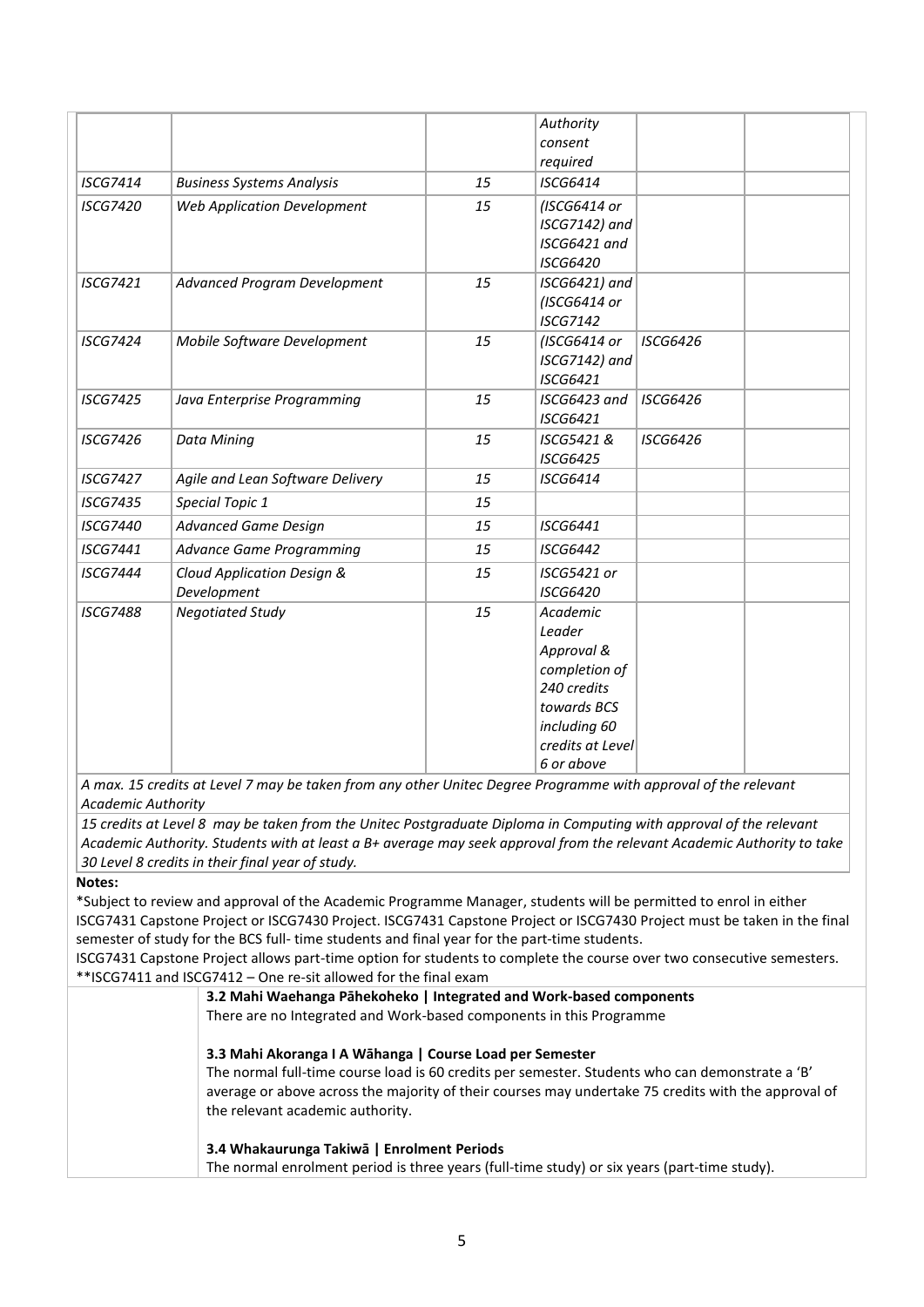|                          |             |                                       | suspension of enrolment for up to a maximum of one semester                                                                                          | Students who are prevented by ill health, or other cause, from completing the programme | requirements within the maximum period of enrolment, the relevant academic authority may approve<br>The maximum period to complete this Programme is eight years from the date of first enrolment. |
|--------------------------|-------------|---------------------------------------|------------------------------------------------------------------------------------------------------------------------------------------------------|-----------------------------------------------------------------------------------------|----------------------------------------------------------------------------------------------------------------------------------------------------------------------------------------------------|
|                          |             |                                       | 3.5 Whakawhiwhi Tāpiripiri   Additional Awards                                                                                                       |                                                                                         |                                                                                                                                                                                                    |
|                          |             | 3.5.1 Senior Scholar Award            |                                                                                                                                                      |                                                                                         |                                                                                                                                                                                                    |
|                          |             |                                       |                                                                                                                                                      | To be eligible for consideration to receive a Senior Scholar Award a student must have: | achieved a cumulative Grade Point Average (GPA) of 8.0 (there is no rounding) or better across all                                                                                                 |
|                          | а.          |                                       |                                                                                                                                                      | degree courses for which s/he has been assessed in the programme; and                   |                                                                                                                                                                                                    |
|                          | b.          |                                       |                                                                                                                                                      |                                                                                         | achieved at least 2/3 of the total credits for the degree through enrolment in Unitec courses (i.e.                                                                                                |
|                          |             |                                       |                                                                                                                                                      |                                                                                         | have achieved no more than 1/3 of the credits by cross credits from another institution or by the                                                                                                  |
| 4. Tūtukitanga           |             | assessment of prior learning).        | 4.1 Whakawhiti Tūtukitanga   Cross Credit                                                                                                            |                                                                                         |                                                                                                                                                                                                    |
| Whakamihi                |             |                                       |                                                                                                                                                      |                                                                                         | Credits will not be awarded for successful study that took place more than 5 years prior to the date of                                                                                            |
| <b>Credit</b>            |             | first enrolment in the programme.     |                                                                                                                                                      |                                                                                         |                                                                                                                                                                                                    |
| Recognition              | а.          |                                       |                                                                                                                                                      | the same or a higher level in the context of another programme.                         | A student may be awarded credits or exemptions in recognition of successful equivalent study, at                                                                                                   |
| Credit                   | b.          | The credit recognition may be:        |                                                                                                                                                      |                                                                                         |                                                                                                                                                                                                    |
| Recognition              | i.          |                                       |                                                                                                                                                      |                                                                                         | specified, where there is direct equivalence of the learning outcomes of a completed                                                                                                               |
| complies with            |             |                                       | course and a course in the programme; or                                                                                                             |                                                                                         |                                                                                                                                                                                                    |
| Unitec's<br>Assessment,  | ii.         |                                       |                                                                                                                                                      | philosophy but there is no exact match in the programme's courses.                      | unspecified, where the previous study has taken place in a programme with a similar                                                                                                                |
| Moderation and           | c.          |                                       |                                                                                                                                                      | Cross credits will not be given for a Capstone Project in an Undergraduate Degree.      |                                                                                                                                                                                                    |
| Grades Policy and        |             |                                       |                                                                                                                                                      |                                                                                         |                                                                                                                                                                                                    |
| associated               |             |                                       | 4.2 Aromatawai Tōmua   Assessment of Prior Learning (APL)                                                                                            |                                                                                         | Assessment of Prior Learning is available for all courses in this programme. APL decisions will be made                                                                                            |
| procedure.               |             |                                       |                                                                                                                                                      | on a case-by-case basis under the Unitec Assessment of Prior Learning Procedure.        |                                                                                                                                                                                                    |
|                          |             |                                       | 4.3 Ngā whakawhitinga   Credit Transfer<br>There are no credit transfer arrangements for this programme.<br>4.4 Akonga Whakawhiti   Student Exchange |                                                                                         | Study at an international partner institution is available in this Programme. Credit Recognition is                                                                                                |
| 5. Waeture               |             |                                       | 5.1 Paparahi Aromatawai   Assessment Basis                                                                                                           | applied to the Unitec student's academic record upon their return to New Zealand.       |                                                                                                                                                                                                    |
| Aromatawai               |             |                                       |                                                                                                                                                      |                                                                                         | Assessment in this programme is achievement based using an 11-point grading scale for courses.                                                                                                     |
| Assessment               |             |                                       |                                                                                                                                                      |                                                                                         | Students must obtain at least 50% overall score in any achievement-based course in order to pass that                                                                                              |
| <b>Regulations</b>       | course.     |                                       |                                                                                                                                                      |                                                                                         |                                                                                                                                                                                                    |
| Assessment               |             | 5.2 Ākoranga Taumata   Course grades  |                                                                                                                                                      |                                                                                         |                                                                                                                                                                                                    |
| Regulations              |             |                                       |                                                                                                                                                      |                                                                                         | Course grades will be determined by the mathematical aggregation of weighted assessment marks and                                                                                                  |
| comply with<br>Unitec's  |             | to pass achievement-based assessment. |                                                                                                                                                      |                                                                                         | reported according to the following scales. Participants must obtain at least 50% overall score in order                                                                                           |
| Assessment,              |             |                                       | Table 3a: Achievement based 11-point assessment system                                                                                               |                                                                                         |                                                                                                                                                                                                    |
| Moderation and           | Grade       | <b>Meaning</b>                        | Result                                                                                                                                               | Percentage                                                                              |                                                                                                                                                                                                    |
| Grades Policy and        | A+          | Distinction                           | <b>Credits Earned</b>                                                                                                                                | $90 - 100$                                                                              |                                                                                                                                                                                                    |
| associated<br>procedure. | Α           | Distinction                           | <b>Credits Earned</b>                                                                                                                                | $85 - 89$                                                                               |                                                                                                                                                                                                    |
|                          | А-          | Distinction                           | <b>Credits Earned</b>                                                                                                                                | $80 - 84$                                                                               |                                                                                                                                                                                                    |
|                          | B+          | Merit                                 | <b>Credits Earned</b>                                                                                                                                | $75 - 79$                                                                               |                                                                                                                                                                                                    |
|                          | B           | Merit                                 | <b>Credits Earned</b>                                                                                                                                | $70 - 74$                                                                               |                                                                                                                                                                                                    |
|                          | B-          | Merit                                 | <b>Credits Earned</b>                                                                                                                                | $65 - 69$                                                                               |                                                                                                                                                                                                    |
|                          | C+          | Pass                                  | <b>Credits Earned</b>                                                                                                                                | $60 - 64$                                                                               |                                                                                                                                                                                                    |
|                          | $\mathsf C$ | Pass                                  | <b>Credits Earned</b>                                                                                                                                | $55 - 59$                                                                               |                                                                                                                                                                                                    |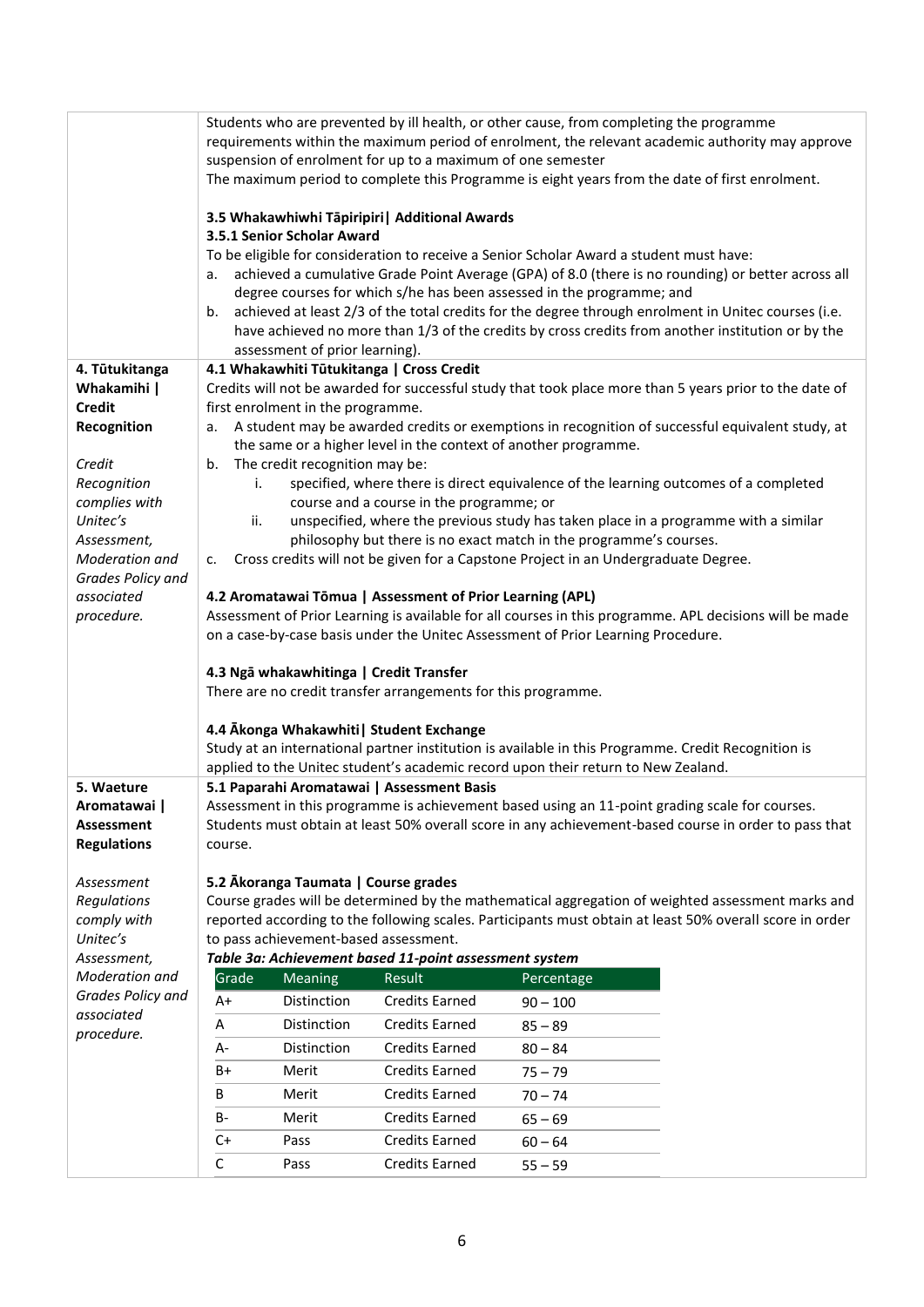|                                                                 | C-         | Pass                                                                                                          | <b>Credits Earned</b><br>$50 - 54$                                                                                                                                                                                                                                                                                                                   |
|-----------------------------------------------------------------|------------|---------------------------------------------------------------------------------------------------------------|------------------------------------------------------------------------------------------------------------------------------------------------------------------------------------------------------------------------------------------------------------------------------------------------------------------------------------------------------|
|                                                                 | D          | Fail                                                                                                          | No Credits Earned<br>$40 - 49$                                                                                                                                                                                                                                                                                                                       |
|                                                                 | E          | Fail                                                                                                          | No Credits Earned<br>$0 - 39$                                                                                                                                                                                                                                                                                                                        |
|                                                                 |            | 5.3 Paearu Taumata   Grade Criteria                                                                           |                                                                                                                                                                                                                                                                                                                                                      |
|                                                                 |            |                                                                                                               | Students may be awarded one of the following grades for a course:                                                                                                                                                                                                                                                                                    |
|                                                                 |            | <b>Table 4: Grade Criteria</b>                                                                                |                                                                                                                                                                                                                                                                                                                                                      |
|                                                                 | Grade      | Meaning                                                                                                       | Criteria                                                                                                                                                                                                                                                                                                                                             |
|                                                                 | <b>CR</b>  | <b>Credit Recognition</b>                                                                                     | The student has applied for and been awarded a credit<br>recognition from another qualification                                                                                                                                                                                                                                                      |
|                                                                 | <b>CTG</b> | Continuing                                                                                                    | The Course runs for more than one semester and the final<br>Summative Assessment has not yet occurred. No Credits<br>earned                                                                                                                                                                                                                          |
|                                                                 | <b>DEF</b> | Deferred                                                                                                      | The student has approval to complete a Course<br>Assessment beyond the schedule date. Unless an exception<br>has been approved, any Deferred Grade remaining on a<br>student's record beyond a duration equal to that of the<br>original course will be changed to the grade to which the<br>Student would otherwise be entitled. No Credits earned. |
|                                                                 | <b>DNC</b> | Did not Complete                                                                                              | The grade DNC (Did Not Complete) is recorded if a student<br>has either withdrawn after 75% of the scheduled Course<br>duration; or not attempted a compulsory item of<br>Assessment within a Course. No Credits earned.                                                                                                                             |
|                                                                 | ES         | <b>Student Exchange</b>                                                                                       | The Student has completed an approved inter-institutional<br>exchange and it is not appropriate for another grade to be<br>awarded. No Credits earned.                                                                                                                                                                                               |
|                                                                 | <b>NGA</b> | No Grade Associated                                                                                           | Course assessment and reporting of results are not<br>required for this course or are carried out by an external<br>agency. No Credits earned                                                                                                                                                                                                        |
|                                                                 | R          | <b>Restricted Pass</b>                                                                                        | The student has been awarded a restricted pass subject to<br>Relevant clause in this schedule. Credits earned.                                                                                                                                                                                                                                       |
|                                                                 | W          | Withdrawn                                                                                                     | The student withdraws from a Course after 10% of the<br>scheduled Course duration and up to, or at, the date at<br>which 75% of the scheduled Course has passed. No credits<br>earned.                                                                                                                                                               |
|                                                                 | #          | <b>Estimated Grade</b>                                                                                        | If any portion of Summative Assessment has been<br>estimated, the final grade will be an estimated grade, and<br>annotated "#" on the Student's Academic Record.                                                                                                                                                                                     |
| 6. Aromatawai                                                   |            | 6.1 Akoranga Aromatawai   Course Assessment                                                                   |                                                                                                                                                                                                                                                                                                                                                      |
| Mahinga  <br><b>Assessment</b><br><b>Procedures</b>             |            |                                                                                                               | Courses employ both formative and summative assessment activities. Formative assessments do not<br>contribute to the final grade for a given course. All summative assessment elements are compulsory<br>unless otherwise approved and noted in course information.                                                                                  |
| Assessment<br>Procedures<br>comply with<br>Unitec's             |            |                                                                                                               | Students must attempt all compulsory assessment activities in order to pass and receive credit for any<br>course. Students who do not attempt a compulsory item of assessment may be awarded a 'Did Not<br>Complete'(DNC) for the whole course and may not earn any credits.                                                                         |
| Assessment<br>Moderation and<br>Grades Policy and<br>associated |            | 6.2 Aromatawai I Roto I Te Reo   Assessment in Te Reo<br>Reo Māori procedure and detailed in course material. | All students have the right to submit any summative assessment task in Te reo Māori. The process for<br>submission of summative assessment work in Te reo Māori is governed by the Unitec Assessment in Te                                                                                                                                           |
| procedure.                                                      |            |                                                                                                               | 6.3 Tāpaetanga Tōmuri   Submission and late submission of work                                                                                                                                                                                                                                                                                       |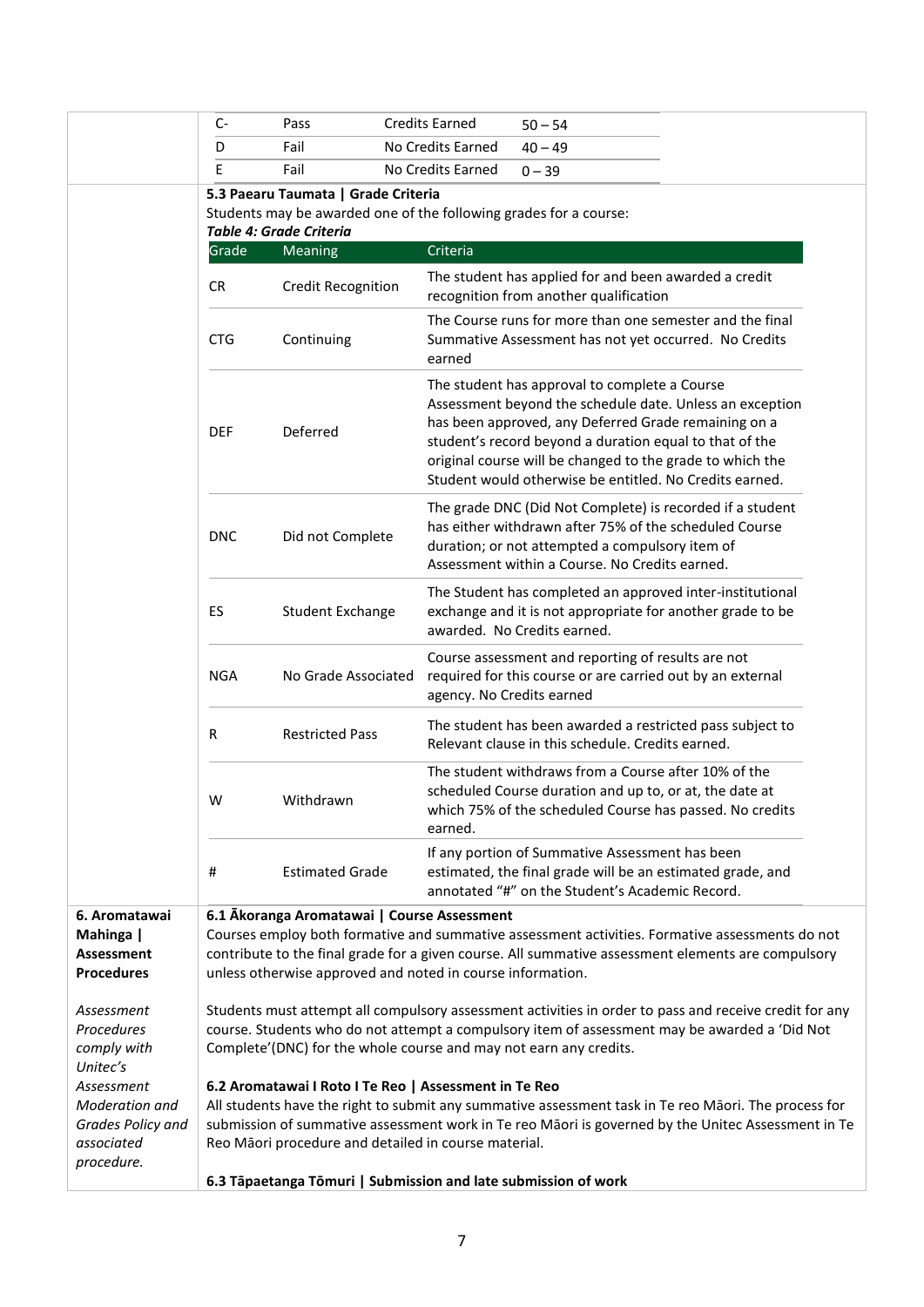- a. The due dates for all summative assessment work will be notified at the commencement of each course.
- b. Any assessment that is submitted late (and does not have a prior approved extension) will be penalised by a deduction of 10% per day of the participants assignment mark, up to five (5) days, inclusive of weekends.
- c. Applications for extensions must be made by according to procedure noted in Student Handbooks and course documentation.
- d. Any extension will be carried out within a specified time period as agreed with the relevant academic authority and no further extensions will be granted.
- e. No assignment will be accepted five (5) days (inclusive of weekends) after the due date. If the assessment is not compulsory, the participants will receive a 'zero' grade for that assignment. If the assignment is compulsory, then the participants will receive a Did Not Complete (DNC) grade for the entire course.

### **6.4 Whakamātautau Anō | Resubmission or Reassessment**

A student may apply to undertake a resubmission/reassessment for a failed assessment which scored a 'D' grade, or 'between 45-49.9% within 5 days of receiving their marked assessment.

The following conditions apply:

- a. only one reassessment or resubmission per course.
- b. resubmission/reassessment is not available for ISCG7431 Capstone Project
- c. resubmission/reassessment is not available for any controlled assessments (i.e. tests, and examinations) with the exception of ISCG7411 and ISCG7412 where one reassessment is allowed for the final exam.
- d. Any approved resubmission/reassessment will be carried out within a specified time period as agreed with the relevant academic authority.
- e. In all cases for resubmission, the original marked assignment will accompany resubmitted assignments. If resubmitted work is not accompanied by the original marked assignment, the resubmitted work will not be marked and the original grade will stand.
- f. The maximum grade for any resubmission/reassessment of an assessment is the lowest pass grade.
- g. Assignments that are handed in late are not eligible for resubmission or reassessment.

#### **6.5 Āhuatanga Aromatawai Motuhake | Affected Performance Consideration**

A student may apply for Affected Performance Consideration (APC) if:

- The student is unable to attend an examination, compulsory assessment or fixed time and place assessment activity due to illness, injury, bereavement or other critical circumstances
- The student's preparation for, or performance in an examination or any summative assessment has been seriously impaired due to circumstances beyond their control

Applications for APC are made by a student within 5 working days of the affected assessment event. Decisions to approve an APC and to apply any remedy are made according to the Assessment and Grading Procedures and Regulations.

#### **6.6 Pāhi Rāhui | Restricted Pass**

A restricted pass may be awarded in a course which was narrowly failed and where there is ample evidence that marginal failure is compensated by good overall performance.

- a. A restricted pass is awarded at the discretion of the relevant academic authority and may not be applied for directly by a student.
- b. The relevant academic authority may, at their discretion, use a restricted pass to:
- set conditions for future performance in other courses
- prevent a student from using a restricted pass to meet the prerequisite requirements of another course.
- c. A student may decline the award of a restricted pass by notifying the relevant academic authority in writing not later than 20 working days from notification of the results.

#### **6.7 Tuaruatanga | Repeating Courses**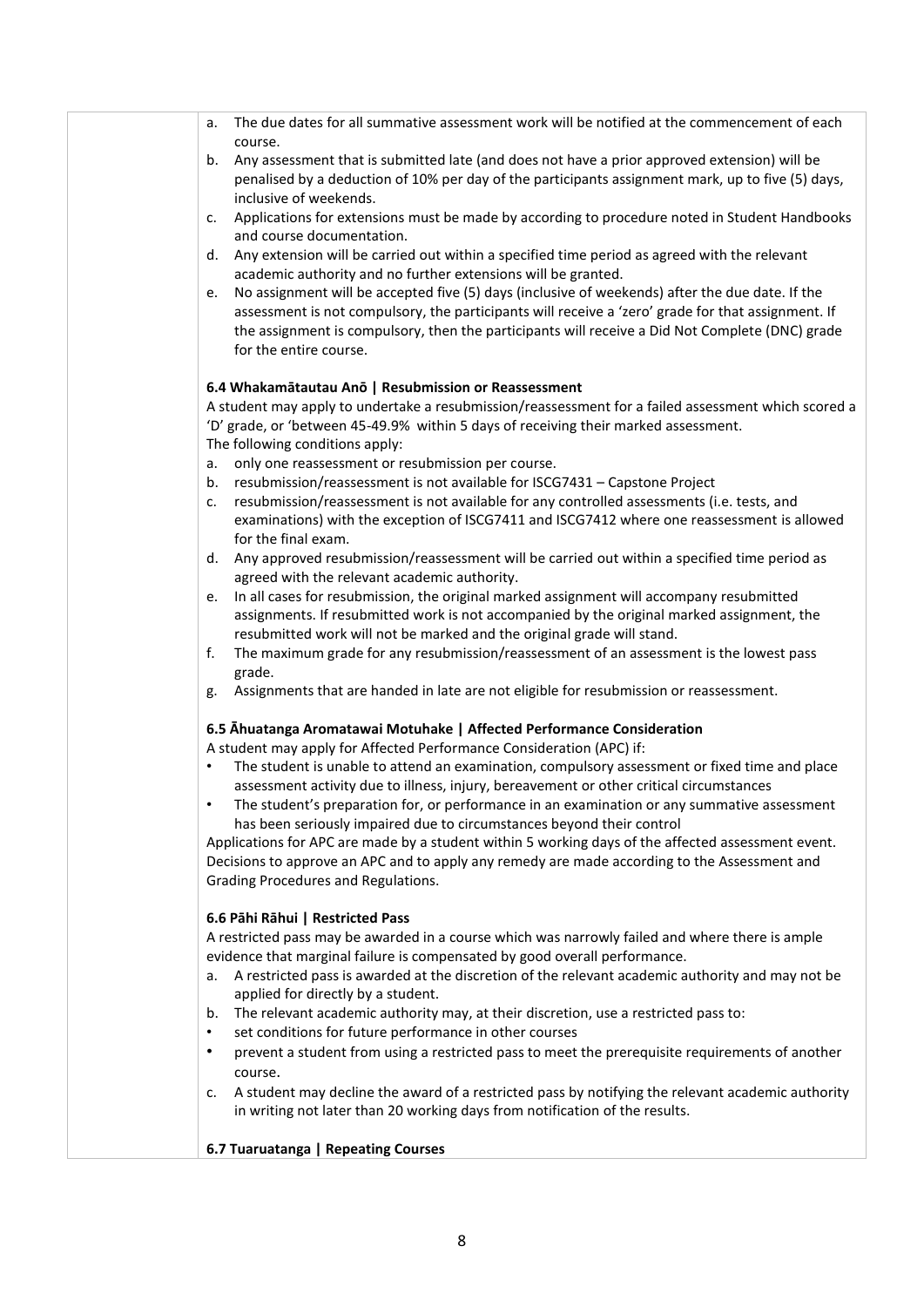|                   | Students who are repeating a Level 1-8 course would normally be required to submit all assessment<br>items. In some cases, with the prior approval of the relevant academic authority, students may not be<br>required to repeat an equivalent assessment item that they had previously passed. This should be<br>negotiated within the first two weeks of the commencement of the course and will specify any course<br>grade that will be carried over. |
|-------------------|-----------------------------------------------------------------------------------------------------------------------------------------------------------------------------------------------------------------------------------------------------------------------------------------------------------------------------------------------------------------------------------------------------------------------------------------------------------|
|                   | Students may enrol and repeat a course that they have failed only once. Permission to enrol for a third<br>time is governed by Exclusion provisions below.                                                                                                                                                                                                                                                                                                |
|                   | 6.8 Whakakorenga   Exclusions                                                                                                                                                                                                                                                                                                                                                                                                                             |
|                   | No student will be allowed to enrol in any course more than twice unless there are exceptional<br>circumstances approved by the relevant academic authority.                                                                                                                                                                                                                                                                                              |
|                   | Any Student who fails to achieve at least 50 per cent of the credits that he or she is enrolled in in<br>a.<br>any 12-month period may be excluded by the relevant Academic Authority from re-enrolling in<br>any further courses. The decision whether students can re-enrol in further courses will be based<br>on a student's likelihood of succeeding in further study and will be made by the relevant Head of<br>School.                            |
|                   | When calculating the 12-month period in a. above, Unitec reserves the right to include any<br>b.                                                                                                                                                                                                                                                                                                                                                          |
|                   | relevant time spent by the Student studying at another tertiary institution.<br>A Student who has not achieved a Pass Grade in the same Course on two occasions shall not be<br>c.<br>enrolled again for that Course except with the permission of the relevant Academic Authority.<br>The relevant Academic Authority will advise the Student in writing of their decision, and the<br>d.<br>reasons for such decision, and any orders made.             |
|                   | <b>6.9 Examination Regulations</b>                                                                                                                                                                                                                                                                                                                                                                                                                        |
|                   | All formal examinations in this programme are governed by the Unitec Examinations Regulations;                                                                                                                                                                                                                                                                                                                                                            |
|                   | 6.10 Tono Pīra   Appeals                                                                                                                                                                                                                                                                                                                                                                                                                                  |
|                   | Students may appeal the decisions made under these regulations in accordance with the Student<br>Appeal Procedure.                                                                                                                                                                                                                                                                                                                                        |
| 7. Whakaritenga   | 7.1 Whakamāramatanga ā-kaupapa   Definition of Terms                                                                                                                                                                                                                                                                                                                                                                                                      |
| Whānui            | In these regulations, unless the context otherwise requires, the following definitions shall apply:                                                                                                                                                                                                                                                                                                                                                       |
| General           | 'Relevant academic authority' refers to an individual or role holder, or in some cases a committee,                                                                                                                                                                                                                                                                                                                                                       |
| <b>Provisions</b> | who have been delegated the authority to make a decision within a specific circumstance. A<br>schedule of the various relevant academic authority delegations are maintained by the                                                                                                                                                                                                                                                                       |
|                   | Programme Academic Quality Committee responsible for the Programme.                                                                                                                                                                                                                                                                                                                                                                                       |
|                   | 8 Ahuatanga Tauwhirowhiro Ritenga   Transitional Arrangements<br>Any student who has failed a course that is no longer offered will complete an alternative course as negotiated with the                                                                                                                                                                                                                                                                 |
|                   |                                                                                                                                                                                                                                                                                                                                                                                                                                                           |

Academic Programme Manager. No student will be adversely affected by these changes.

### *9. Regulation Version Control*

| Ver No. | Approved by | Date of<br>Change | Effective<br>from | Description of change                                                                                                                                                                                                                                                                                                                                                                                                                                                                                                                                                                                                                                                                                                                                                                                                                                                                                                                    |
|---------|-------------|-------------------|-------------------|------------------------------------------------------------------------------------------------------------------------------------------------------------------------------------------------------------------------------------------------------------------------------------------------------------------------------------------------------------------------------------------------------------------------------------------------------------------------------------------------------------------------------------------------------------------------------------------------------------------------------------------------------------------------------------------------------------------------------------------------------------------------------------------------------------------------------------------------------------------------------------------------------------------------------------------|
| 1.1     |             |                   |                   | Various as described in previous iterations of Regulations.                                                                                                                                                                                                                                                                                                                                                                                                                                                                                                                                                                                                                                                                                                                                                                                                                                                                              |
| 1.2     | AACSC       | 09/08/2021        | 2022-Sem1         | Reformat regulations to remove reference to discontinued Bachelors<br><b>Generic Regulations.</b><br>Inactivate electives that are no longer offered and delete them from<br>the programme - ISCG5422, HTCS5700, ISCG6400, ISCG6410, ISCG6412,<br>ISCG6413, ISCG6432, ISCG6433, ISCG6434, ISCG6436, ISCG7409,<br>ISCG7422, ISCG7423, ISCG7436, ISCG7443, ISCG7445, ISCG7446.<br>Add GDCMP course ISCG7142 Information Systems and Analysis as an<br>٠<br>elective. This is already allowed under the regulations and formally<br>adding it simply streamlines student enrolment in this elective.<br>Modify requisites to accommodate above changes, to remove obsolete<br>٠<br>inactive course references, and to simplify re-enrolment for students.<br>Courses: ISCG6404, ISCG6414, ISCG6420, ISCG6421, ISCG6422,<br>ISCG6423, ISCG6424, ISCG6435, ISCG7400, ISCG7401, ISCG7402,<br>ISCG7407, ISCG7413, ISCG7420, ISCG7421, ISCG7424. |